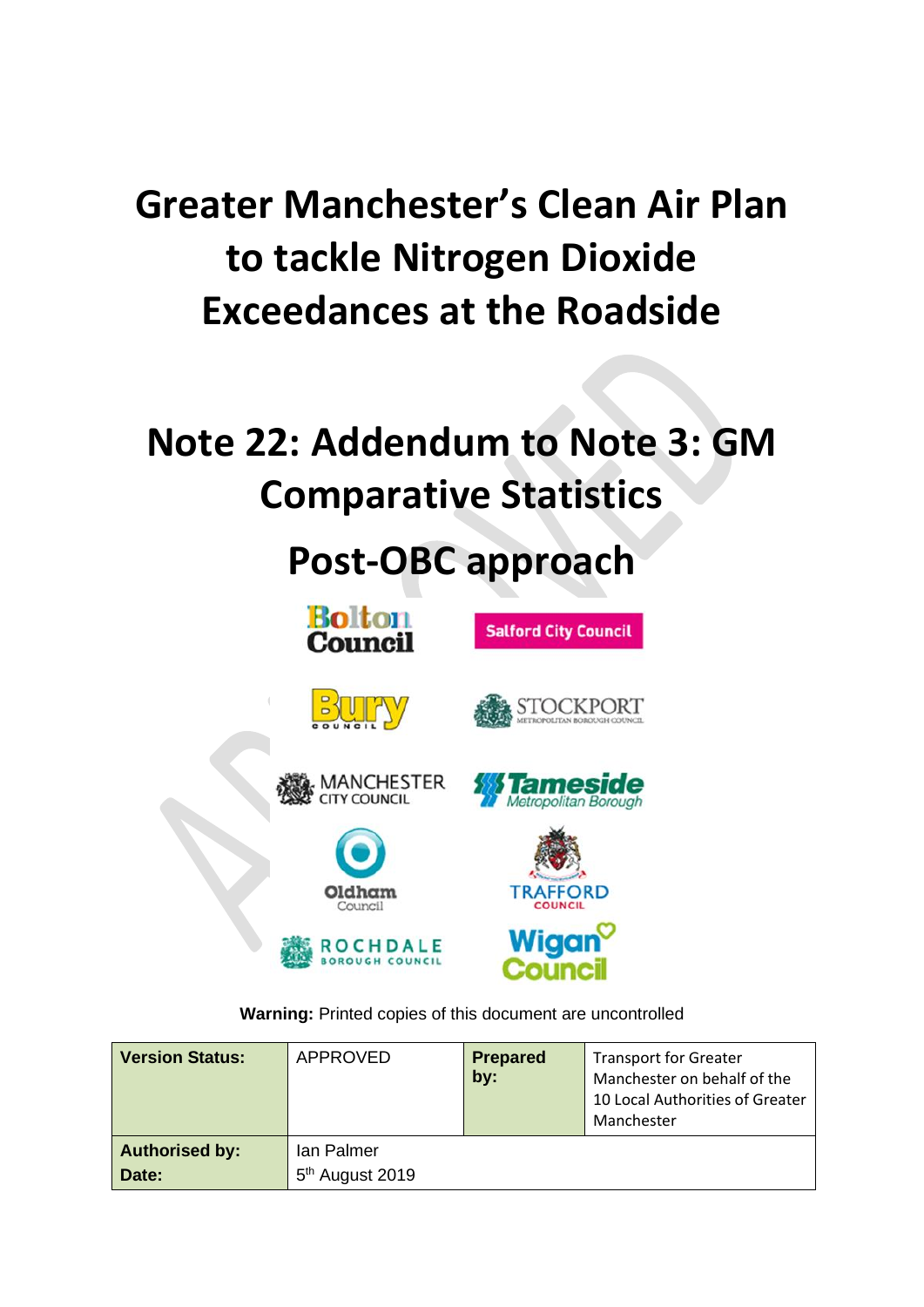# **COVID-19 Pandemic Statement**

This work has not considered the impact of the COVID-19 pandemic. Whilst we are continuing, where possible, to develop the Greater Manchester Clean Air Plan, the pandemic has already had an impact on our ability to keep to the timescales previously indicated and there may be further impacts on timescales as the impact of the pandemic becomes clearer.

We are also mindful of the significant changes that could result from these exceptional times. We know that the transport sector has already been impacted by the pandemic, and government policies to stem its spread. The sector's ability to recover from revenue loss, whilst also being expected to respond to pre-pandemic clean air policy priorities by upgrading to a cleaner fleet, will clearly require further thought and consideration.

The groups most affected by our Clean Air Plan may require different levels of financial assistance than we had anticipated at the time of writing our previous submission to Government.

More broadly, we anticipate that there may be wider traffic and economic impacts that could significantly change the assumptions that sit behind our plans. We have begun to consider the impacts, and have committed to updating the government as the picture becomes clearer over time.

We remain committed to cleaning up Greater Manchester's air. However, given the extraordinary circumstances that will remain for some time, this piece of work remains unfinished until the impact of the COVID-19 pandemic has been fully considered by the Greater Manchester Authorities.

This Note acts as an Addendum to Note 3.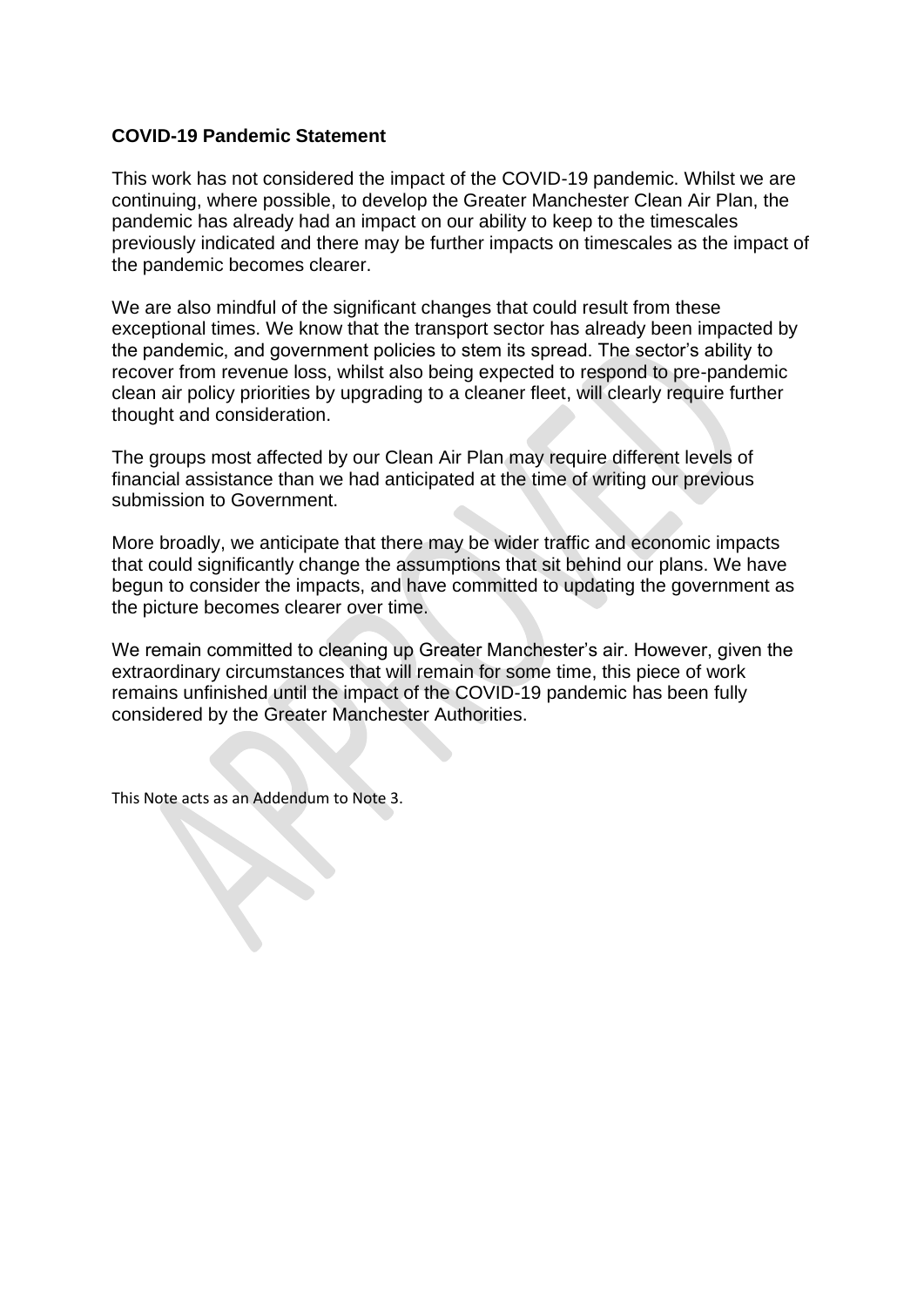### $\mathbf 1$ **Introduction**

- $1.1$ This technical note provides an addendum to the report HGV Commercial Research (LGVs & HGVs), AECOM 2019 [submitted to JAQU 12th July 2019]. The note provides analysis of socio-economic data to support the Commercial Vehicles Research. It presents a series of data comparing Greater Manchester to the rest of England, demonstrating in many cases that Greater Manchester is typical to the country as a whole.
- $1.2$ The note provides a review of data relating to:
	- Population and Migration;
	- Employment;
	- Income:

.

- Education; and
- Economic Inactivity and Health;

## $\overline{2}$ **Population and Migration**

 $2.1$ Greater Manchester currently has a total population of over 2.8 million people<sup>1</sup> . As illustrated in **[Table 2-1](#page-2-0)**, over a 10 year period (2008-2018) the population of Greater Manchester has increased by 7.3%, alongside a national increase of 8.0%. This includes natural change in the population and net migration into the area.

<span id="page-2-0"></span>

| Table 2-1 Population growth in Greater Manchester and England (2008-2018) |  |  |
|---------------------------------------------------------------------------|--|--|
|                                                                           |  |  |

|                       | Population<br>(Mid-2008) | Population<br>(Mid-2018) | Population<br>Change over<br>10 years | Percentage<br>Change<br>(%) |
|-----------------------|--------------------------|--------------------------|---------------------------------------|-----------------------------|
| Greater<br>Manchester | 2,620,007                | 2,812,569                | 192,562                               | 7.34                        |
| England               | 51,815,853               | 55,977,178               | 4, 161, 325                           | 8.03                        |

Source: ONS (2018) Population estimates for the UK, England and Wales, Scotland and Northern Ireland: mid-2018<sup>2</sup>

<sup>1</sup> ONS Population Estimates by Local Authority based by five year age band, 2018 [online]- Available from: https://www.nomisweb.co.uk/reports/lmp/la/1967128590/report.aspx

<sup>2</sup> ONS Population estimates for the UK, England and Wales, Scotland and Northern Ireland: mid-2018 [online]- Available from: https://www.ons.gov.uk/peoplepopulationandcommunity/populationandmigration/populationestimates/bulletins/annualmidyearpopulati onestimates/mid2018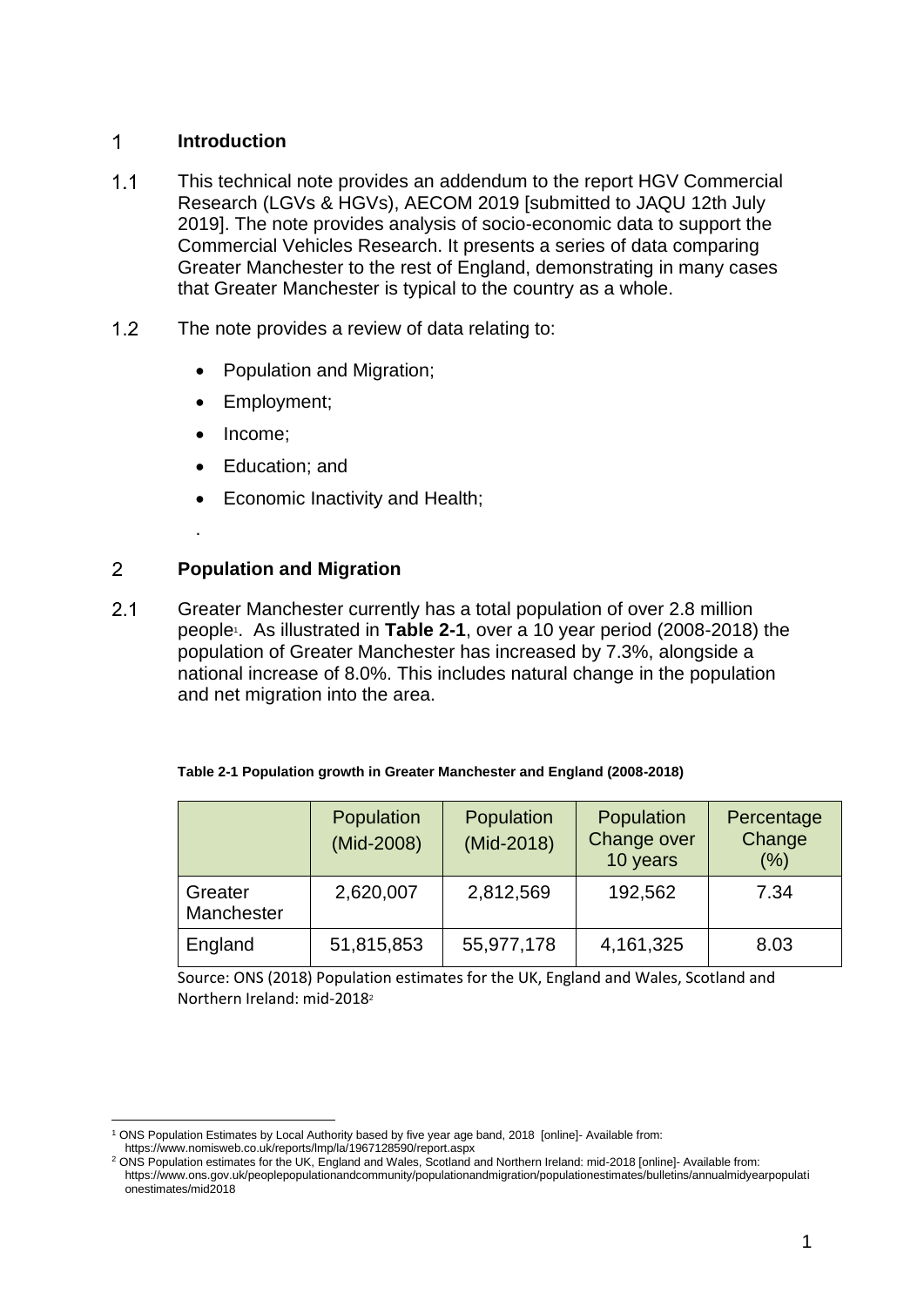$2.2$ Projections for future population growth over the next 20 years are shown in **[Table 2-2](#page-3-0)** for Greater Manchester, the North West and England. This highlights the expectation of a positive natural change in Greater Manchester, as well as the positive influence of net migration into the region. This positive natural change trend is also projected nationally. However, in Oxford's Economics forecasts for Greater Manchester, from early-to-mid 2020's migration will be reduced due to a stricter immigration policy being introduced and the UK / England being less attractive for migrants. This trend is also anticipated to be experienced across the rest of the UK $3$ .

| Area                                | Population<br>Change (000s) | <b>Net Migration</b><br>(000s) | <b>Natural Change</b><br>(000s) |
|-------------------------------------|-----------------------------|--------------------------------|---------------------------------|
| <b>Bolton</b>                       | 15.2                        | -3                             | 18.7                            |
| <b>Bury</b>                         | 9.3                         | 1.7                            | 7.4                             |
| Manchester                          | 77.2                        | $-19.8$                        | 97.7                            |
| Oldham                              | 19.1                        | $-1.7$                         | 20.4                            |
| Rochdale                            | 11.7                        | $-2.4$                         | 13.8                            |
| Salford                             | 37.3                        | 9                              | 28.2                            |
| Stockport                           | 24.6                        | 13.4                           | 11                              |
| Tameside                            | 10.7                        | 2.4                            | 8.1                             |
| Trafford                            | 25.3                        | 12.4                           | 13                              |
| Wigan                               | 9.8                         | 11.6                           | $-1.6$                          |
| <b>Greater</b><br><b>Manchester</b> | 240.2                       | 23.5                           | 216.4                           |
| North West                          | 403                         | 215                            | 187.4                           |
| <b>England</b>                      | 5,637                       | 3,100                          | 2,540                           |

<span id="page-3-0"></span>**Table 2-2 Population projections for Greater Manchester, North West and England, 2016-2036**

Source: Greater Manchester Strategic Housing Market Assessment: (January 2019). Data Source: ONS 2016 - based subnational population projections for local authorities and higher administrative areas in England ONS<sup>4</sup> .

<sup>3</sup> Economic Forecasts for Greater Manchester, (January 2019), p.10 [online] - Available from: https://www.greatermanchesterca.gov.uk/media/1731/final\_gmfm2018\_forecast\_paper\_web.pdf

<sup>4</sup> ONS Based Subnational Population Projections for local authorities and higher administrative areas in England, p.52 [online]- Available from: https://www.greatermanchester-ca.gov.uk/media/1733/gm-shma-jan-19.pdf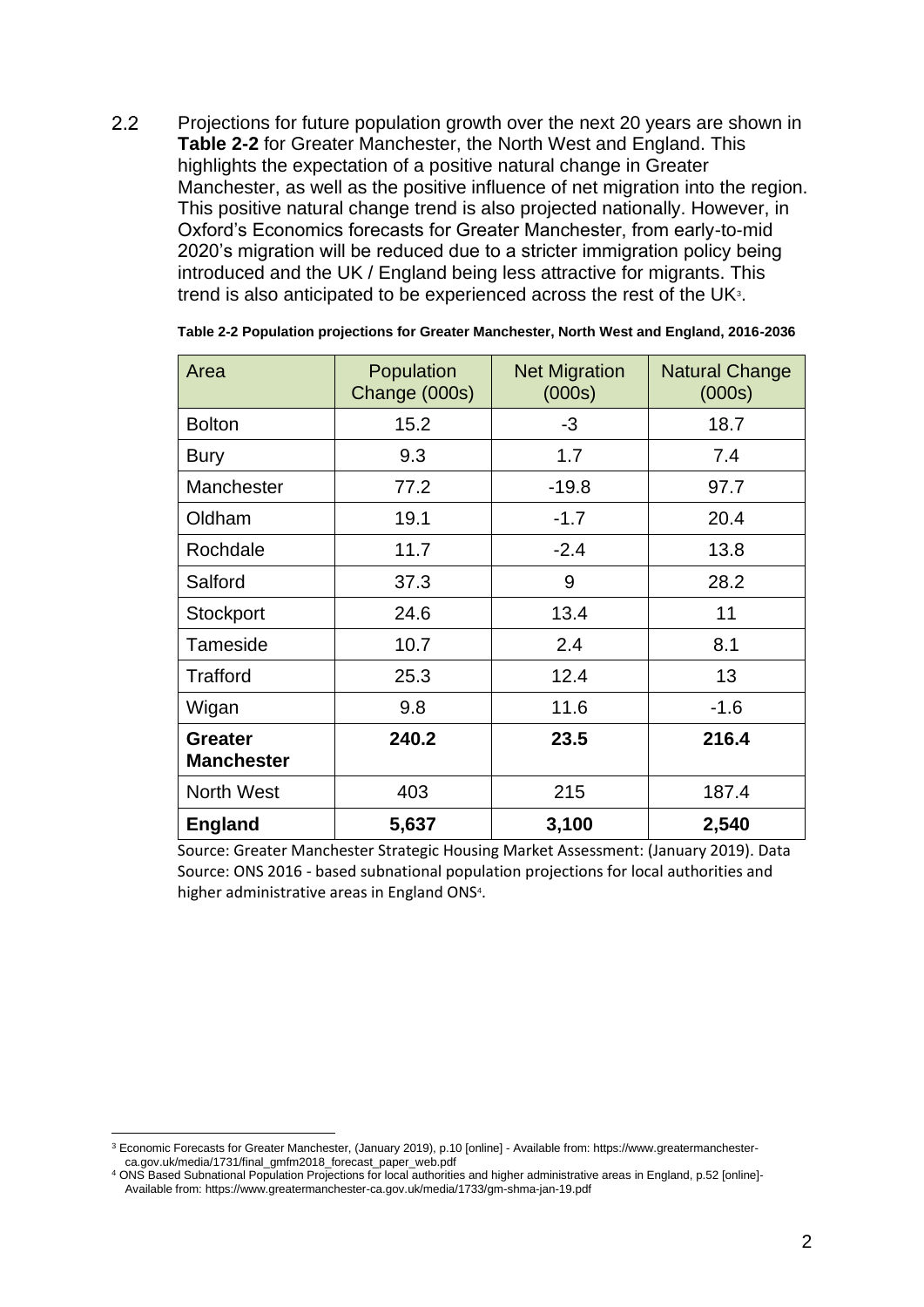2.3 This decline in net migration, as well as an ageing population is projected to affect Greater Manchester's population growth in the next 15+years, as well as in England and the UK. Over a 10 year period (2016-2026), Greater Manchester's population will increase by 5%<sup>5</sup>. [Figure 2-1](#page-4-0) illustrates forecast growth in population for Greater Manchester between 2015 and 2035. This includes consistent population of 0-15 year olds, a levelling out of those aged 16-64 and a steady increase of those aged 65+. This will result in Greater Manchester having an ageing population, as the number of people aged 65+ will grow by 53% by 2039<sup>6</sup>. This will also increase the Old Age dependency ratio in Greater Manchester.

<span id="page-4-0"></span>

**Figure 2-1 Forecast population in Greater Manchester (2015-2035)**

*Source: Greater Manchester Transport Strategy 2040 Evidence Base: 2018 Update. Data Source: Greater Manchester Forecasting Model: Accelerated Growth Scenario, Oxford Economics (2017)<sup>7</sup>*

<sup>5</sup> ONS Population projections for local authorities: 2016 based. [online] Available from:

https://www.ons.gov.uk/peoplepopulationandcommunity/populationandmigration/populationprojections/datasets/localauthoritiesinengl andtable2 <sup>6</sup> ONS National Population Projections: 2014 based Statistical Bulletin [online] Available from:

https://www.ons.gov.uk/peoplepopulationandcommunity/populationandmigration/populationprojections/bulletins/nationalpopulationpro jections/2015-10-29

<sup>&</sup>lt;sup>7</sup> Greater Manchester Transport Strategy 2040, Evidence Base: 2018 Update, page S5, Data source: Greater Manchester Forecasting Model: Accelerated Growth Scenario, Oxford Economics (2017) [Online] Available from:

http://www.neweconomymanchester.com/publications/greater-manchester-forecasting-model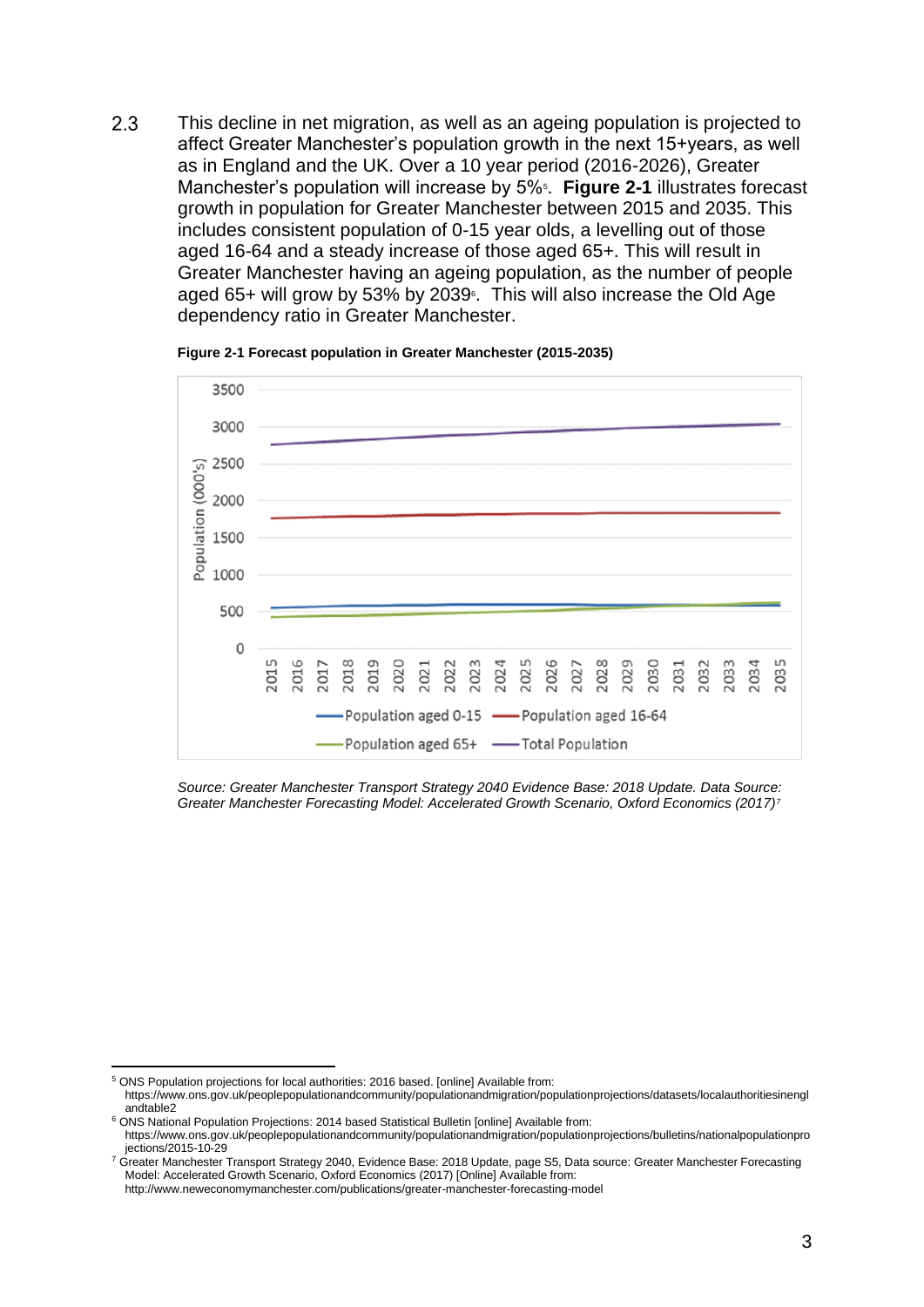$2.4$ In England, the projected average change in population over a 10 year period (2016-2026) will be an increase of 3.2 million people (a 5.9% increase) and the North West will have a slightly slower growth at 3.4% In comparison to the 2008 to 2018 period, where the population increased by 8% (nationally), this is a projected reduction in population growth. This will impact the economy due to the increasing ageing population and decline in those of working age. With regards to the Old Age dependency ratio, **[Figure](#page-5-0)  [2-2](#page-5-0)** demonstrates that it is predicted to exponentially grow from 280 in 2020 to 366 by 2041. These changes may increase the productive capacity of the workforce; however, it will place increasing pressure to provide social services, for example healthcare and housing, which will be the same situation in Greater Manchester.

<span id="page-5-0"></span>



Source: ONS (2018)<sup>9</sup>

# 3 **Employment**

 $3.1$ As outlined in **[Table 3-1](#page-6-0)**, the proportion that are economically active in Greater Manchester (aged 16-64) is marginally lower compared to the rest of the country. In Greater Manchester 76.0% of the population are economically active, compared to 79.4% in England. However, in 2017 there were over 890,000 (68.6%) people in Greater Manchester working full-time, which was slightly higher than the national average of 67.5%. <sup>10</sup>Unemployment in Greater Manchester is only marginally higher than the rest of England by 0.5%; this is also higher than whole of the North West which is currently below the national average (3.9%).

<sup>8</sup> ONS Subnational Population Projections for England: 2016- based [online] Available from: https://www.ons.gov.uk/peoplepopulationandcommunity/populationandmigration/populationprojections/bulletins/subnationalpopulation

projectionsforengland/2016based

<sup>&</sup>lt;sup>9</sup> ONS Old Age dependency ratio, England, 1980-2041. [online] Available from:

https://www.ons.gov.uk/peoplepopulationandcommunity/birthsdeathsandmarriages/ageing/adhocs/008459oldagedependencyratioeng land1980to2041 10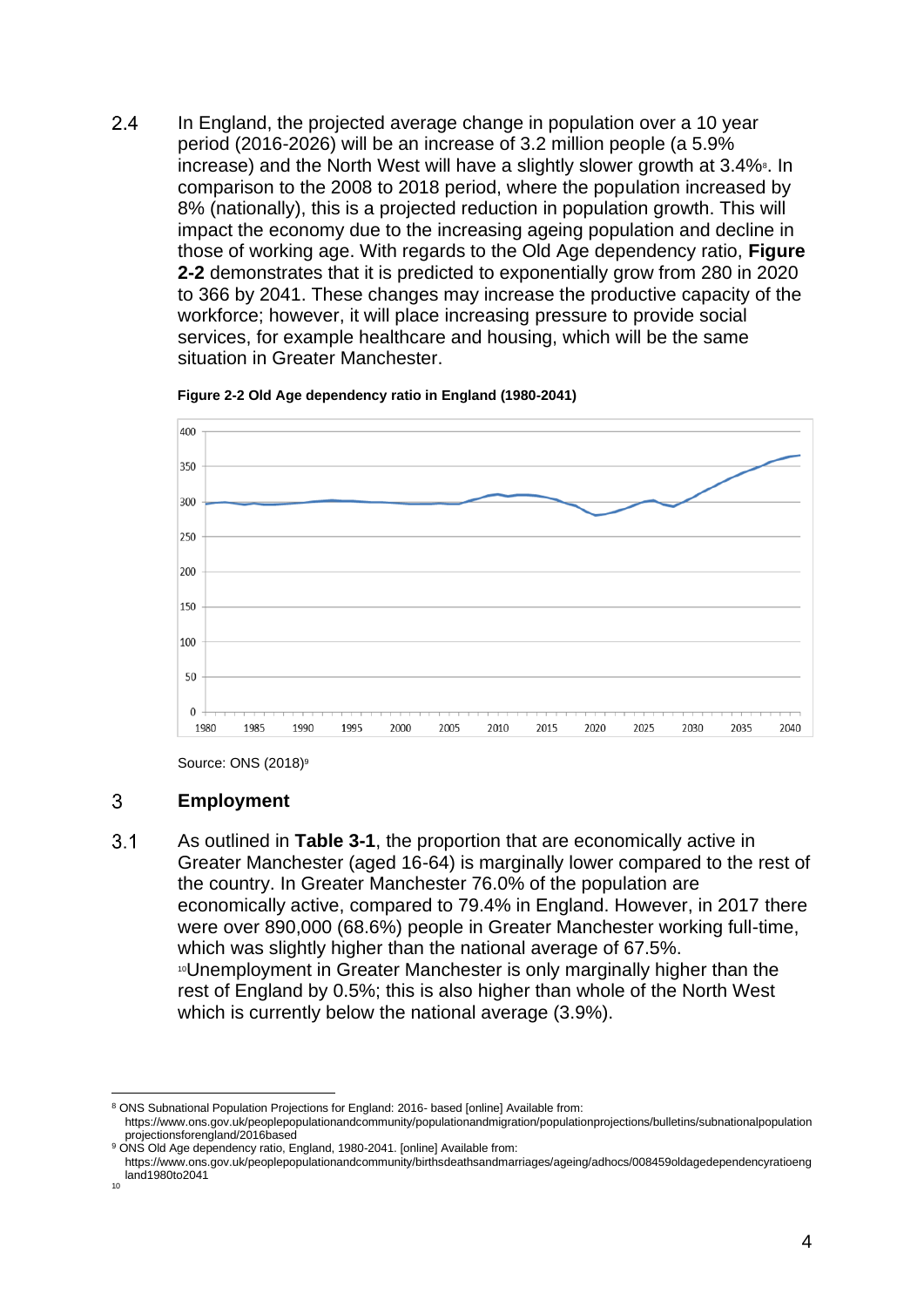| <b>All People</b>                   | Greater<br><b>Manchester</b><br>(Met<br>County)<br>(Numbers) | Greater<br><b>Manchester</b><br>(Met<br>County)<br>(% ) | <b>North West</b><br>(% ) | England <sup>11</sup><br>(% ) |
|-------------------------------------|--------------------------------------------------------------|---------------------------------------------------------|---------------------------|-------------------------------|
| Economically<br>Active <sup>+</sup> | 1,389,300                                                    | 76.0                                                    | 76.9                      | 79.4                          |
| In Employment+                      | 1,328,700                                                    | 72.6                                                    | 73.8                      | 76.3                          |
| Employees†                          | 1,143,600                                                    | 62.9                                                    | 64.4                      |                               |
| Self Employed†                      | 181,100                                                      | 9.5                                                     | 9.2                       | -                             |
| Unemployed§                         | 60,600                                                       | 4.4                                                     | 3.9                       | 3.9                           |

<span id="page-6-0"></span>**Table 3-1 Employment and unemployment in Greater Manchester, the North West and England (Apr 2018- Mar 2019)**

Source: ONS Annual Population Survey. †= numbers are for those aged 16 and over, %= those aged 16-64, §= numbers and %= proportion of economically active  $12$ 

 $3.2$ In terms of occupations in Greater Manchester, **[Table 3-2](#page-7-0)** illustrates there is a slightly higher proportion of the population aged 16-64 who work in the manufacturing (Process Plant & Machine Operatives) and in the service sector compared to the national level. A total of 19.0% work as Process Plant & Machine Operatives and Elementary Occupations in Greater Manchester, whereas 16.4% work in these roles nationally. Furthermore, there are higher proportions of those who work in Greater Manchester in the services sector, for example, in Caring, Leisure, Sales and Customer Service (17.8%) compared with the national level (16.2%). This trend is also shown in **[Figure 3-1](#page-8-0)**; in 2016 the Greater Manchester GVA per employee was £29,100 in the health and social care sector, but in the UK it was only £28,000 GVA per employee.

<sup>11</sup> England data based on March-May 2019 NOMIS data

<sup>12</sup> NOMIS/ ONS Annual Population Survey- Labour Market Profile- Greater Manchester (Met County)- Available from: https://www.nomisweb.co.uk/reports/lmp/la/1967128590/report.aspx#tabempunemp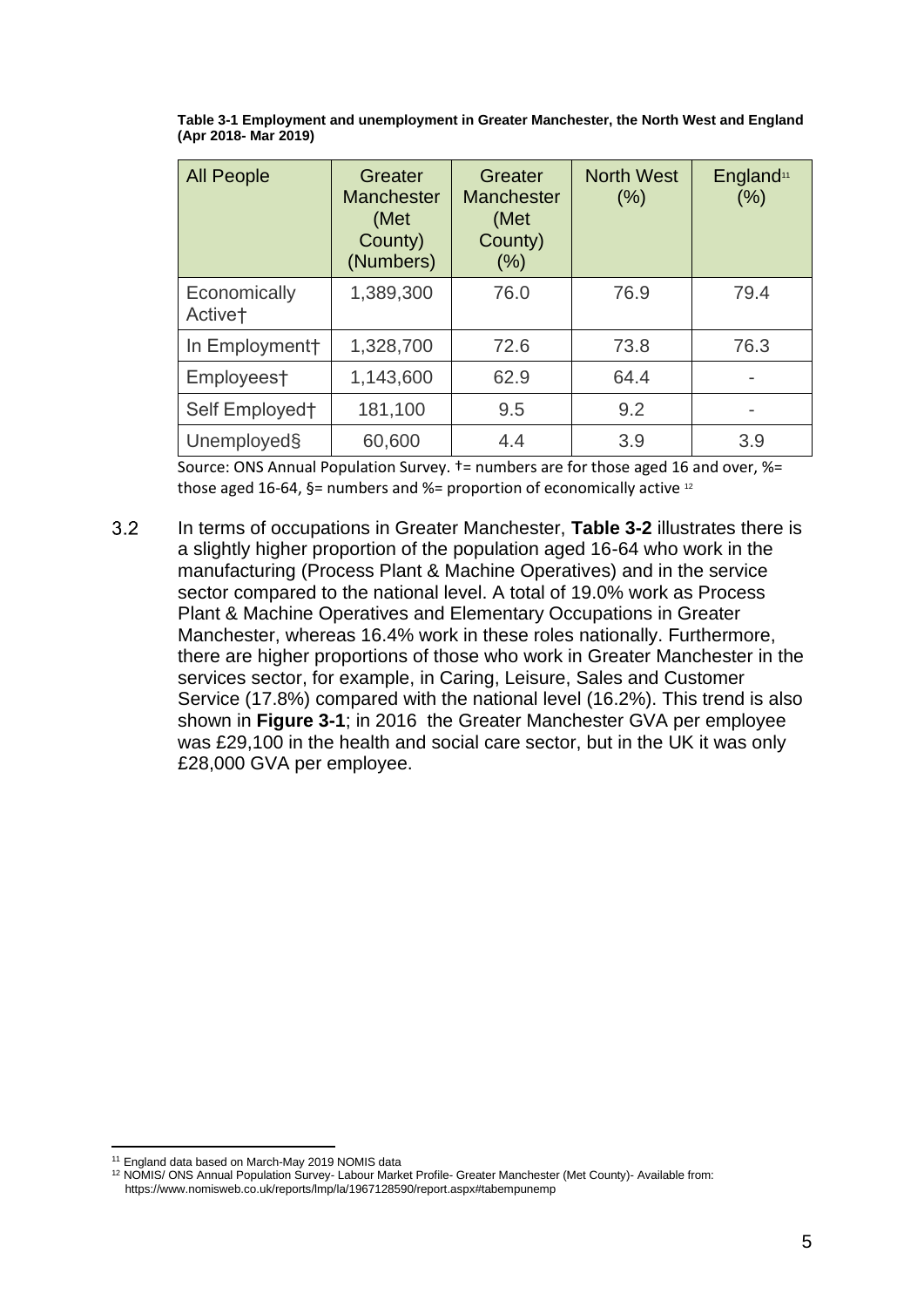| <b>Occupations</b>                                        | Greater<br><b>Manchester</b><br>(Met<br>County)<br>(Numbers) | Greater<br><b>Manchester</b><br>(Met<br>County)<br>$(\%)$ | <b>North</b><br>West<br>(%) | England<br>(%) |
|-----------------------------------------------------------|--------------------------------------------------------------|-----------------------------------------------------------|-----------------------------|----------------|
| Soc 2010 Major Group 1-3                                  | 583,300                                                      | 44.1                                                      | 44.2                        | 47.4           |
| 1 Managers, Directors And<br><b>Senior Officials</b>      | 129,900                                                      | 9.8                                                       | 10.3                        | 11.2           |
| 2 Professional Occupations                                | 269,100                                                      | 20.3                                                      | 19.8                        | 21.0           |
| 3 Associate Professional &<br><b>Technical</b>            | 184,200                                                      | 13.9                                                      | 13.9                        | 15.0           |
| Soc 2010 Major Group 4-5                                  | 252,700                                                      | 19.1                                                      | 20.1                        | 19.9           |
| 4 Administrative &<br>Secretarial                         | 136,500                                                      | 10.3                                                      | 10.6                        | 10.0           |
| <b>5 Skilled Trades Occupations</b>                       | 116,200                                                      | 8.7                                                       | 9.5                         | 9.9            |
| Soc 2010 Major Group 6-7                                  | 235,300                                                      | 17.8                                                      | 18.0                        | 16.2           |
| 6 Caring, Leisure And Other<br><b>Service Occupations</b> | 120,400                                                      | 9.1                                                       | 9.5                         | 8.9            |
| <b>7 Sales And Customer</b><br><b>Service Occs</b>        | 114,900                                                      | 8.6                                                       | 8.5                         | 7.3            |
| Soc 2010 Major Group 8-9                                  | 251,100                                                      | 19.0                                                      | 17.7                        | 16.4           |
| 8 Process Plant & Machine<br><b>Operatives</b>            | 97,700                                                       | 7.4                                                       | 7.0                         | 6.2            |
| 9 Elementary Occupations                                  | 153,400                                                      | 11.5                                                      | 10.7                        | 10.2           |

<span id="page-7-0"></span>**Table 3-2 Employment by occupation in Greater Manchester, the North West and England (Apr 2018-Mar 2019)**

Source: ONS Annual Population Survey. Numbers and % are for those of 16+, % is a proportion of all persons in employment<sup>13</sup>

<sup>13</sup> NOMIS/ ONS Annual Population Survey, Labour Market Profile- Greater Manchester (Met County) [online]-Available from; https://www.nomisweb.co.uk/reports/lmp/la/1967128590/report.aspx#tabempunemp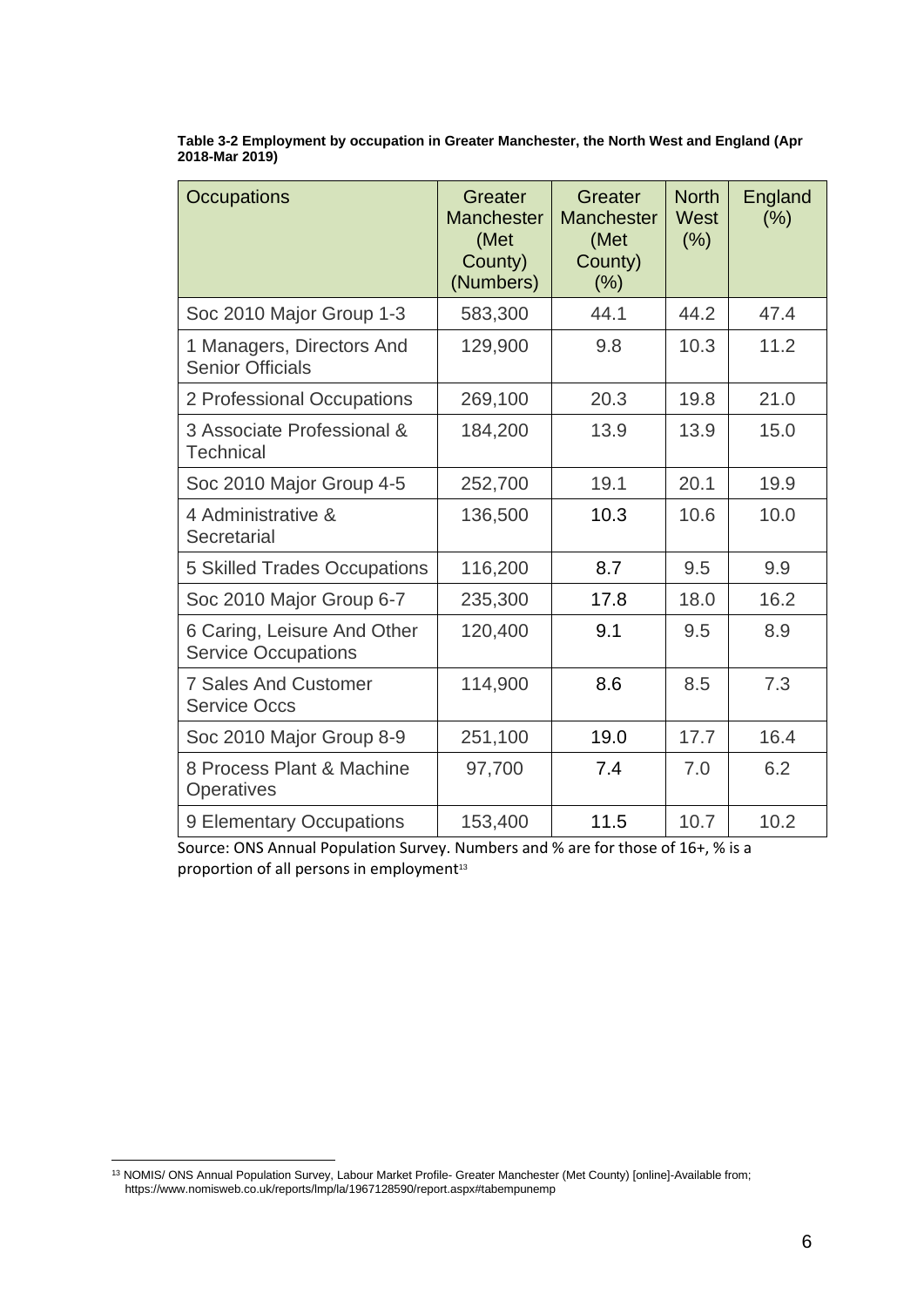

<span id="page-8-0"></span>**Figure 3-1 Productivity Average Gap in Employment Sector between Greater Manchester and the UK**

Source: Greater Manchester Transport Strategy 2040, Evidence Base (2018), Data Source: Oxford Economics (2017)<sup>14</sup>

<sup>14</sup> Oxford Economics (2017), 'Greater Manchester Forecasting Model Dataset' in Greater Manchester Transport Strategy 2040, Evidence Base (2018) p, EC8. Available from:

https://downloads.ctfassets.net/nv7y93idf4jq/3ryONeNzmuSAsPDzgtB3jt/489fbfefd35227ba4bad46c89f0e210a/2040\_Evidence\_Bas e\_Update\_Collated.pdf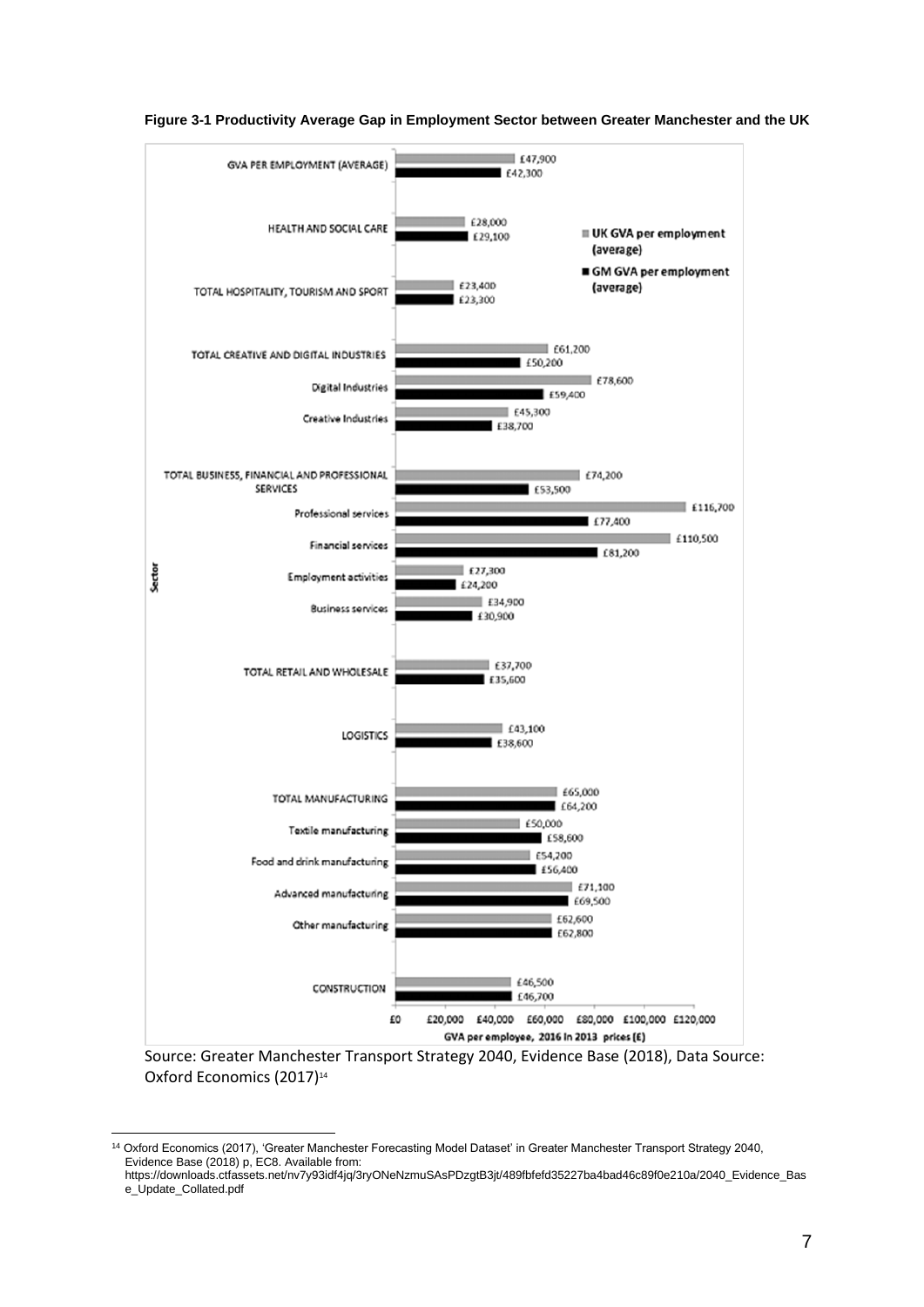### $\overline{4}$ **Income**

 $4.1$ In Greater Manchester, the Gross Weekly and Hourly-Pay are below the national level. As illustrated in **[Table 4-1](#page-9-0)**, in Greater Manchester the gross hourly pay for full-time workers in 2018 was £13.04, whereas in England it was £14.42. For the Gross Weekly pay, workers are paid nearly £60 less in Greater Manchester compared with the national amount (£574.90).

|                                      | Greater<br><b>Manchester</b><br>(Met County)<br>(Pounds) | <b>North West</b><br>(Pounds) | England<br>(Pounds) |  |
|--------------------------------------|----------------------------------------------------------|-------------------------------|---------------------|--|
| <b>Gross Weekly Pay</b>              |                                                          |                               |                     |  |
| <b>Full-Time Workers</b>             | 516.2                                                    | 529.6                         | 574.9               |  |
| <b>Male Full-Time Workers</b>        | 552.0                                                    | 571.9                         | 614.5               |  |
| <b>Female Full-Time Workers</b>      | 473.4                                                    | 472.4                         | 512.0               |  |
| <b>Hourly Pay-Excluding Overtime</b> |                                                          |                               |                     |  |
| <b>Full-Time Workers</b>             | 13.04                                                    | 13.35                         | 14.42               |  |
| Male Full-Time Workers               | 13.47                                                    | 13.90                         | 15.00               |  |
| <b>Female Full-Time Workers</b>      | 12.44                                                    | 12.55                         | 13.58               |  |

<span id="page-9-0"></span>**Table 4-1 Earning by place of residence in Greater Manchester, the North West and England (2018)**

Source: ONS annual survey of hours and earnings - resident analysis. Median earnings in pounds for employees living in the area<sup>15</sup>

## 5 **Education**

 $5.1$ A major barrier to increasing the employment rate in Greater Manchester is residents having poor skills and/or accessibility to do the available jobs which affects Greater Manchester's economic performance in relation to the rest of England. As shown in **[Table 5-1](#page-10-0)**, almost one in ten (9.8%) of 16-64 year olds in Greater Manchester have no qualifications compared with 7.6% in England. It is important that Greater Manchester provides more support and access for all residents to new jobs<sup>16</sup>.

<sup>15</sup> NOMIS/ ONS Annual Survey of Hours and Earnings- resident analysis [online]- Available from:

https://www.nomisweb.co.uk/reports/lmp/la/1967128590/report.aspx#tabearn

<sup>16</sup> Greater Manchester Transport Strategy 2040, Evidence Base (2018)- Update, p. EC12 [online]- Available from: https://downloads.ctfassets.net/nv7y93idf4jq/3ryONeNzmuSAsPDzgtB3jt/489fbfefd35227ba4bad46c89f0e210a/2040\_Evidence\_Bas e\_Update\_Collated.pdf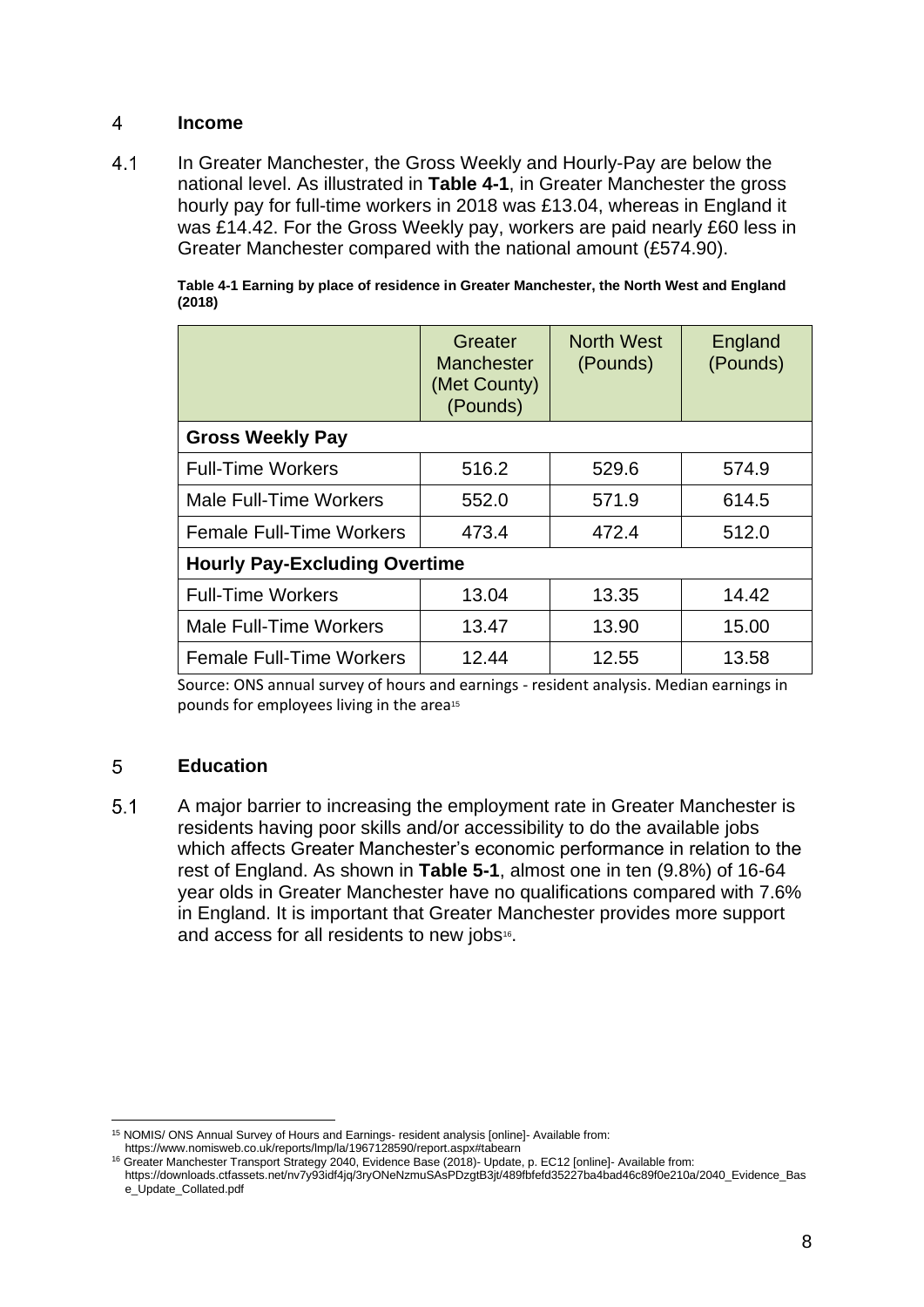$5.2$ Furthermore, Greater Manchester has a large proportion of students living, studying and working in the region. **[Table 5-2](#page-11-0)** outlines that there were nearly 123,000 (28.7%) students economically inactive in Greater Manchester, which is higher than the national level at 27%. This large student population will be having many positive effects on the economy of Greater Manchester, but might also be negatively affecting housing prices and availability.

|                          | Greater<br><b>Manchester</b><br>(Met<br>County)<br>(Level) | Greater<br><b>Manchester</b><br>(Met<br>County)<br>(% ) | <b>North West</b><br>$(\% )$ | England<br>$(\% )$ |
|--------------------------|------------------------------------------------------------|---------------------------------------------------------|------------------------------|--------------------|
| NVQ4 and Above           | 632,800                                                    | 35.6                                                    | 35.5                         | 39.0               |
| NVQ3 and Above           | 974,800                                                    | 54.9                                                    | 55.1                         | 57.7               |
| NVQ2 and Above           | 1,291,600                                                  | 72.7                                                    | 74.1                         | 75.0               |
| NVQ1 and Above           | 1,483,900                                                  | 83.5                                                    | 84.8                         | 85.6               |
| Other<br>Qualifications  | 119,800                                                    | 6.7                                                     | 6.1                          | 6.8                |
| <b>No Qualifications</b> | 173,400                                                    | 9.8                                                     | 9.1                          | 7.6                |

<span id="page-10-0"></span>**Table 5-1 Qualifications in Greater Manchester, the North West and England (Jan 2018-Dec 2018)**

Source: ONS Annual Population Survey. No Qualifications; No formal qualifications held, Other Qualifications; Includes foreign qualifications and some professional qualifications, NVQ 1 Equivalent; e.g. fewer than 5 GCSEs at grades A-C, foundation GNVQ, NVQ 1, intermediate 1 national qualification (Scotland) or equivalent, NVQ 2 Equivalent; e.g. 5 or more GCSEs at grades A-C, intermediate GNVQ, NVQ 2, intermediate 2 national qualification (Scotland) or equivalent, NVQ 3 Equivalent; e.g. 2 or more A levels, advanced GNVQ, NVQ 3, 2 or more higher or advanced higher national qualifications (Scotland) or equivalent, NVQ 4 Equivalent and Above; e.g. HND, Degree and Higher Degree level qualifications or equivalent<sup>17</sup>.

<sup>17</sup> NOMIS/ ONS Annual Population Survey- Labour Market Profile- Greater Manchester (Met County)- [online]- Available from: https://www.nomisweb.co.uk/reports/lmp/la/1967128590/report.aspx#tabempunemp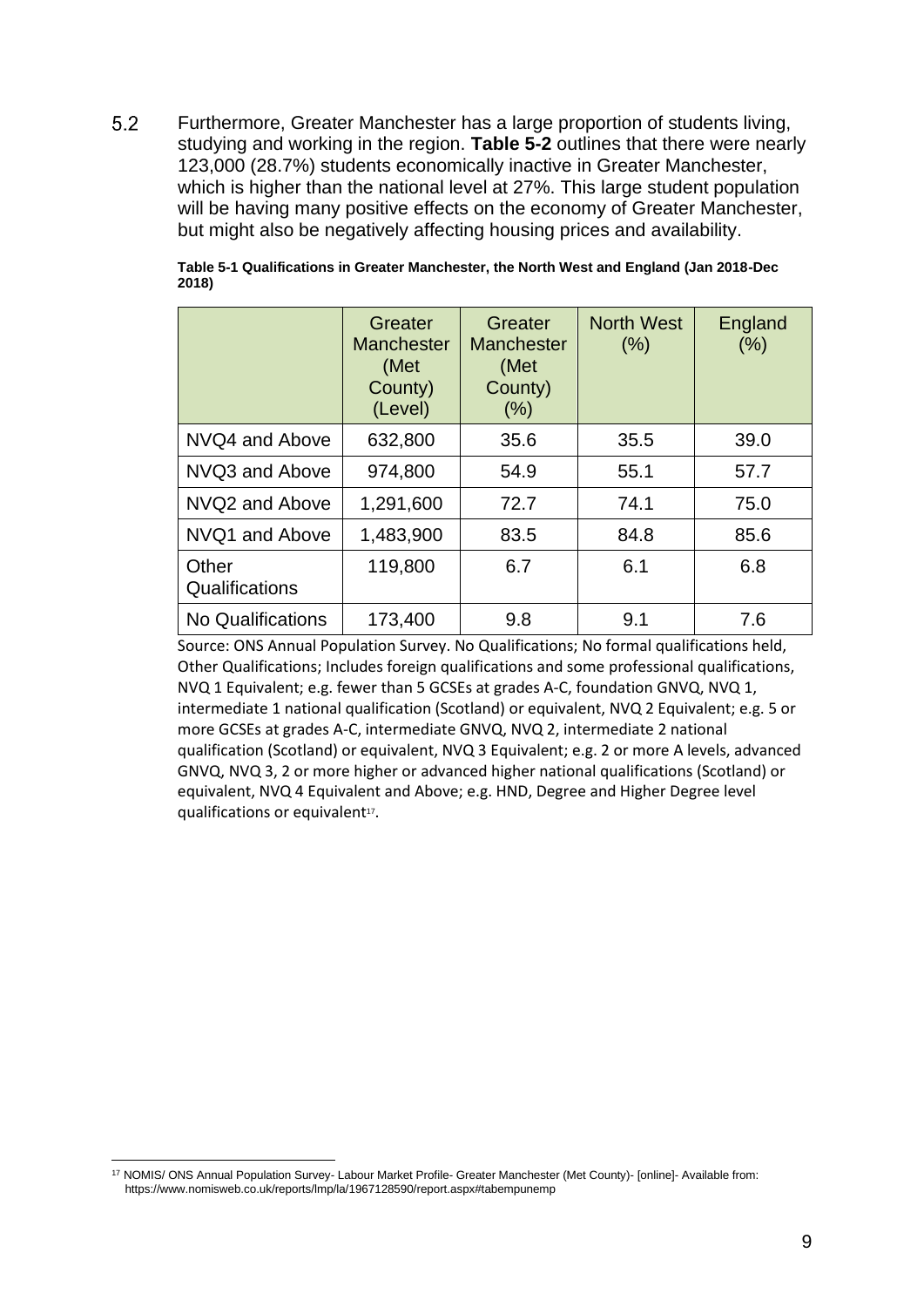### 6 **Economic Inactivity and Health**

 $6.1$ Health is another major barrier in Greater Manchester to employment, as well as to residents' wellbeing. Over 680,000 Greater Manchester residents fall into the 10% most disadvantaged areas of the country, affecting their life expectancies<sup>18</sup>. As shown in **[Table 5-2](#page-11-0)**, across Greater Manchester the proportion of those who are economically inactive due to long-term sickness (25.95) is considerably higher than the national level (22.1%). Over 110,000 people aged 16-64 are currently inactive due to long-term sickness, and 10,300 are temporary sick. Furthermore, in Greater Manchester 9.8% of adults stated they had a long-term condition or disability that limited their day-to-day activities a lot and 9.5% said that their day to-day activities were limited a little, compared with 8.3% and 9.3% respectively nationally.12 This does not only impact the individual's ability to support themselves financially, it also affects Greater Manchester's productivity.

|                                     | Greater<br><b>Manchester</b><br>(Met<br>County)<br>(Level) | Greater<br><b>Manchester</b><br>(Met<br>County)<br>$(\% )$ | <b>North</b><br>West<br>(% ) | England<br>(% ) |
|-------------------------------------|------------------------------------------------------------|------------------------------------------------------------|------------------------------|-----------------|
| <b>Student</b>                      | 122,600                                                    | 28.7                                                       | 26.0                         | 27.0            |
| <b>Looking After</b><br>Family/Home | 104,700                                                    | 24.5                                                       | 23.1                         | 24.4            |
| <b>Temporary Sick</b>               | 10,300                                                     | 2.4                                                        | 2.0                          | 1.9             |
| Long-Term Sick                      | 110,600                                                    | 25.9                                                       | 25.8                         | 22.1            |
| <b>Discouraged</b>                  | #                                                          | #                                                          | 0.4                          | 0.4             |
| <b>Retired</b>                      | 39,900                                                     | 9.3                                                        | 13.0                         | 12.8            |
| Other                               | 38,000                                                     | 8.9                                                        | 9.7                          | 11.4            |
| Total                               | 427,200                                                    | 24                                                         | 23.1                         | 21.1            |
|                                     |                                                            |                                                            |                              |                 |
| Wants A Job                         | 87,500                                                     | 20.5                                                       | 18.6                         | 20.5            |
| Does Not Want A<br>Job              | 339,700                                                    | 79.5                                                       | 81.4                         | 79.5            |

<span id="page-11-0"></span>**Table 5-2 . Economic inactivity in Greater Manchester, the North West and England (Apr 2018- Mar 2019)**

Source: ONS annual population survey. # Sample size too small for reliable estimate. Numbers are for those aged 16-64. % is a proportion of those economically inactive, except total, which is a proportion of those aged 16-64<sup>19</sup>

<sup>18</sup> The Greater Manchester Population Health Plan 2017-2021, pp. 8-10 [online]- Available from: https://www.gmhsc.org.uk/wpcontent/uploads/2018/05/Population-Health-Plan-2017-2021.pdf

<sup>19</sup> NOMIS/ ONS Annual Population Survey- Labour Market Profile- Greater Manchester (Met County) [online]- Available from: https://www.nomisweb.co.uk/reports/lmp/la/1967128590/report.aspx#tabempunemp